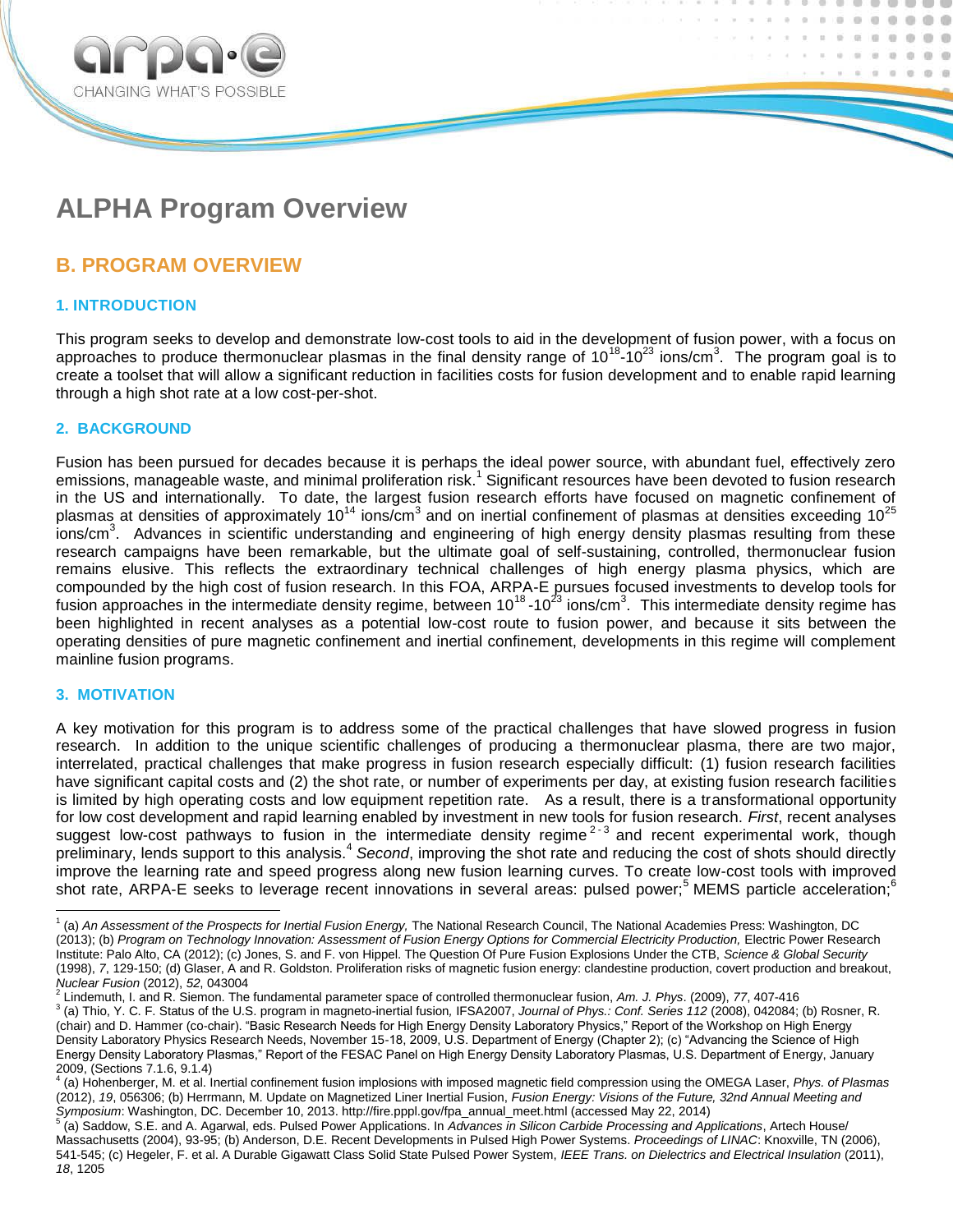

plasma formation, plasma acceleration, and liner technologies;<sup>7</sup> and other areas. By funding the development of low-cost tools capable of high shot rates, ARPA-E seeks to open the field of fusion research to a broader range of approaches by a variety of institutions, both public and private, thereby facilitating more rapid progress along new learning curves towards economical fusion power.

The Department of Energy and others have made previous investments into intermediate density fusion experiments, including work over the past decade on magneto-inertial fusion (MIF, or alternatively magnetized target fusion, MTF). While many MIF/MTF approaches fall in the density range of interest for this program, this program's technical goals and anticipated research tool development differ from previous efforts. Principally, this program focuses on technologies that can achieve a high shot rate at low cost, with the goal of enabling rapid experimentation and learning in intermediate density regimes both within the program and in future research. This focus distinguishes the current program from previous work exploring intermediate density plasmas, much of which has focused on solid liner implosions. The use of high energy pulsed power or chemical explosives to drive implosions of solid liners has yielded valuable insights and identified significant technical challenges.<sup>8</sup> While such systems are perhaps the only currently available tools that can provide the performance required in target-implosion approaches in these regimes, the destructive nature of these drivers makes it difficult to conduct a large number of experiments in a short amount of time. Plasma liner approaches have been explored as a possible solution, but plasma liner compression has not yet been demonstrated and significant technical challenges remain. <sup>9</sup> The ALPHA program posits that a large number of experiments can greatly accelerate learning in the intermediate density regime, and the focus on low-cost, high shot rate technologies is intended to lay the groundwork for that rapid experimentation and development. The goal of this program is to address the significant technical challenges in developing low-cost, high shot rate tools capable of accessing the intermediate density regime and demonstrating that these tools provide a path to Lawson conditions and beyond after the program.

ARPA-E acknowledges that the path to commercial fusion power will be exceptionally difficult, and that the risk of failure is substantial. However, the potential for reliable, low-cost power generation with abundant fuel resources and zero emissions is unparalleled. The ARPA-E mission is to seek opportunities for transformational energy technologies, and developing tools for fusion power is an appropriate, if high risk, piece of the agency's portfolio. It is also important to note that the technologies pursued in this program will draw on expertise from a broad range of communities, and the tools developed will likely find a number of high value applications outside of fusion, e.g. medical treatment, materials processing and characterization, and space propulsion. While these spinoff technologies are not the main motivation for the program, the potential value to areas outside of fusion energy research will be helpful in finding first markets, reducing costs, and ultimately pushing the newly developed tools towards economical fusion power.

### **C. PROGRAM OBJECTIVES**

The purpose of this funding opportunity is to create new tools for the low-cost development of fusion energy. By program completion, performers will be expected to demonstrate prototype tools that help enable a path to economical fusion power through low-cost, high shot rate development. This program focuses on the intermediate ion density regime (10<sup>18</sup>- $10^{23}$  ions/cm<sup>3</sup>), which may open up new pathways to economical fusion power<sup>2</sup>. Working in the intermediate ion density regime also avoids duplication of effort with mainline fusion research programs. Participants will not be expected to build a complete fusion reactor. Rather, performers are expected to demonstrate prototype tools to form, heat, and/or confine

//www.iccworkshops.org/epr2014/proceedings.php (accessed August 7, 2014)

<sup>6</sup> Shi, Y. and A. Lal. Integrated all-electric high energy ion beam guidance on chip: Towards miniature particle accelerator, *24th IEEE International Conference on Micro Electro Mechanical Systems (MEMS 2011)*: Cancun, Mexico. January 23-27, 2011

<sup>7</sup> (a) Hsu, S.C. et al. Spherically Imploding Plasma Liners as a Standoff Driver for Magnetoinertial Fusion, *IEEE Trans. on Plasma Sci. (2012), 40, 1287; (b) Slough, J.; Votroubek, G.; Pihl, C. Creation of a high temperature plasma through merging and compression of supersonic field reversed configuration plasmoids, Nuclear Fusion (2011), 51,* 053008

<sup>8</sup> (a) Degnan, J. et al. Recent magneto-inertial fusion experiments on the field reversed configuration heating experiment, *Nucl. Fusion*, (2013), *53*, 093003; (b) Cuneo, M. et al. Magnetically Driven Implosions for Inertial Confinement Fusion at Sandia National Laboratories, *IEEE Trans. On Plasma Sci*., (2012), *40*, 3222-3245; (c) Richardson, D. MTF Progress Update and Compression Heating of Spheromaks, *Fusion Energy: Visions of the Future, 32nd Annual Meeting and Symposium*: Washington, DC. December 11, 2013. http://fire.pppl.gov/FPA13\_Richardson\_Gen\_Fusion.pdf (accessed August 7, 2014); (d) Garanin, S. et al. The MAGO System: Current Status, IEEE Trans. On Plasma Sci., (2006), 34, 2273-2278; (e) Sefkow, A. et al. Design of magnetized liner inertial fusion experiments using the Z facility, *Phys. Of Plasmas*, (2014), *21*, 072711; (f) Laberge, M. Sustained Spheromak at General Fusion, *Workshop on Exploratory Topics in Plasma and Fusion Research (EPR) and US-Japan Compact Torus (CT) Workshop:* Madison, WI August 5- 8, 2014.

<sup>9</sup> (a) Kim, H. et al. On the structure of plasma liners for plasma jet induced magnetoinertial fusion, *Phys. Of Plasmas,* (2013), *20*, 022704-1-10 ; (b) Merritt, E.C. et al., Experimental characterization of the stagnation layer between two obliquely merging supersonic plasma jets, *Phys. Rev. Lett.*, (2013), *111*, 085003-1-5.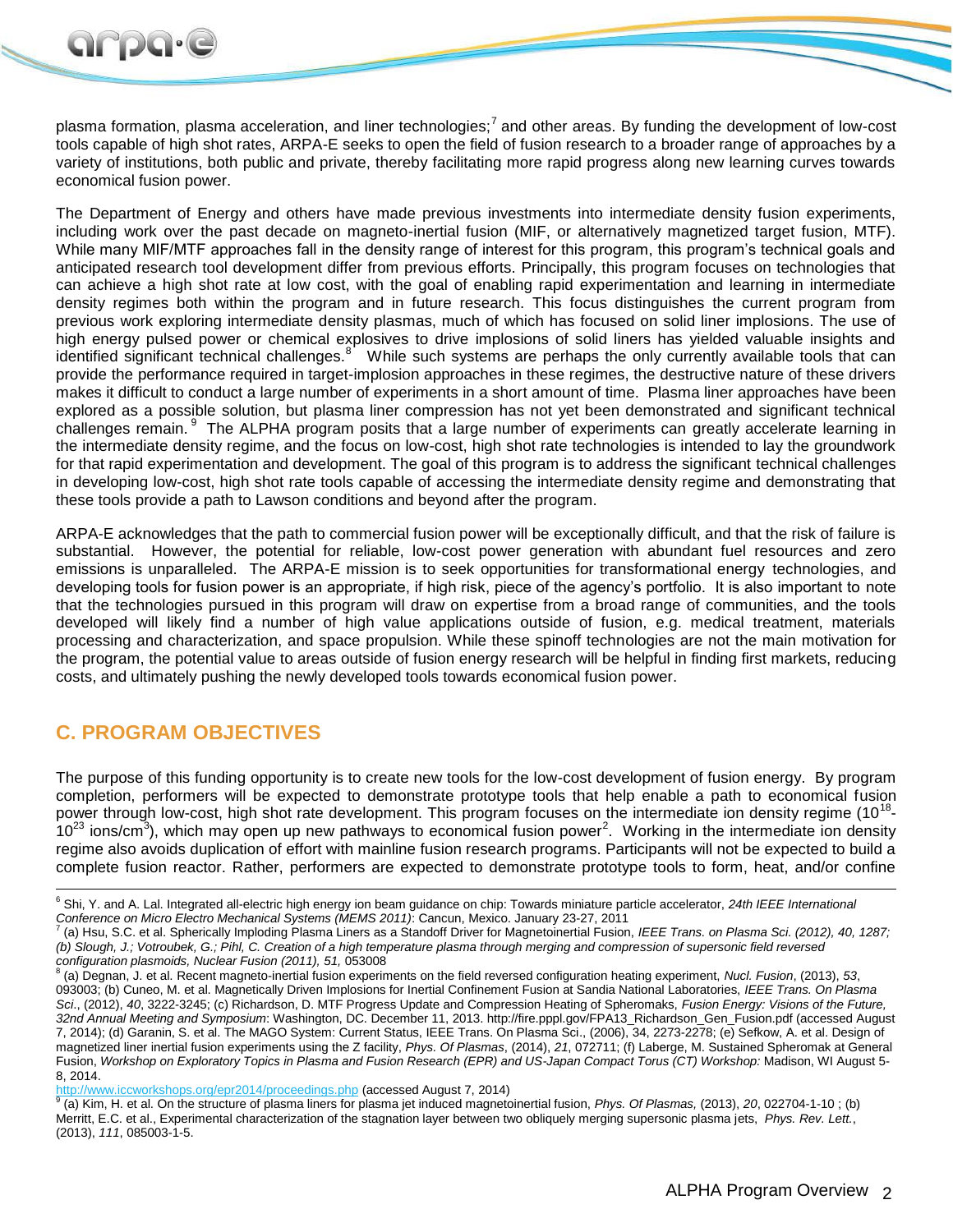

plasmas at performance levels that establish the viability for low-cost fusion approaches in the intermediate density regime. These tools will also achieve the high shot rates required to enable continued rapid development towards economical fusion power. Tools that can leverage existing equipment to enhance technological progress within the project timeframe are of interest.

### **D. TECHNICAL CATEGORIES OF INTEREST**

This program will develop tools in two broadly defined categories, "targets" and "drivers," that may in certain cases overlap. While these terms are commonly used in the context of inertial confinement fusion, their use in this FOA is not intended to limit applications to target-implosion approaches. Instead, the two categories are intended to ground discussion to a common set of challenges across diverse fusion approaches.

Within the context of this FOA, "target" is defined as the plasma that is heated to reach Lawson conditions, and "driver" is defined as the device that provides the necessary energy to the target to achieve Lawson conditions. Applicants may submit ideas that address one or both Categories:

#### **Category 1: Drivers**

Systems to deliver energy to plasma targets with sufficient power density, symmetry, and mitigation of instabilities to achieve Lawson conditions at a final density of  $10^{18}$ -10<sup>23</sup> ions/cm<sup>3</sup>.

#### **Category 2: Targets**

Plasma formation technologies to produce plasmas with sufficient lifetime, transport properties, and geometry to pair with a driver and achieve Lawson conditions at a final density of 10<sup>18</sup>-10<sup>23</sup> ions/cm<sup>3</sup>.

As noted above, there may be areas of overlap where a single system can both form a plasma target and drive it to fusion conditions. These systems are within the scope of this FOA. Applicants submitting "combined" approaches where target formation and driver technologies overlap are required to clearly define their system requirements according to the terms outlined in Section E.

Applicants for a single Category must state assumptions on performance levels and constraints on the rest of the system. That is, a Category 1 (Drivers) application must define the parameters for the plasma target (at a minimum: density, temperature, lifetime, size, magnetic field, and transport properties) for which the driver will be designed. A Category 2 (Targets) application must define the performance of the driver (at a minimum: the power, intensity, precision, timing jitter, and symmetry) that will take the proposed plasma target to Lawson conditions. All applications (i.e. for Category 1, Category 2, or both) must describe conceptually how the intended target and driver technologies will work together in future development. Applicants are strongly encouraged to support the performance estimates for complementary drivers or targets with references or preliminary modeling.

ARPA-E will consider innovative partial solutions/proof of concept for plasma formation technologies or low-cost drivers that are not yet fully integrated into a conceptual fusion approach. For partial solutions, Applicants will not be required to fully quantify the performance levels and constraints on all components of the conceptual fusion system. However, applications for partial solutions will be limited to proof of concept funding.

### **E. TECHNICAL PERFORMANCE TARGETS**

This section describes goals, metrics and performance requirements for the ALPHA program. Applicants will be required to address these items in detail in the full application, and the information is provided here for Applicants' consideration as they prepare Concept Papers. However, space is limited for Concept Papers and Applicants, therefore, should prioritize the content requirements outlined in Section IV.C.

This program will develop tools to enable low-cost development and rapid learning toward fusion reactors with final densities between 10<sup>18</sup>-10<sup>23</sup> ions/cm<sup>3</sup>. It is beyond the scope of this program to build a complete fusion reactor, but Applicants should include a conceptual plan of the envisioned fusion reactor that their tool(s) will enable.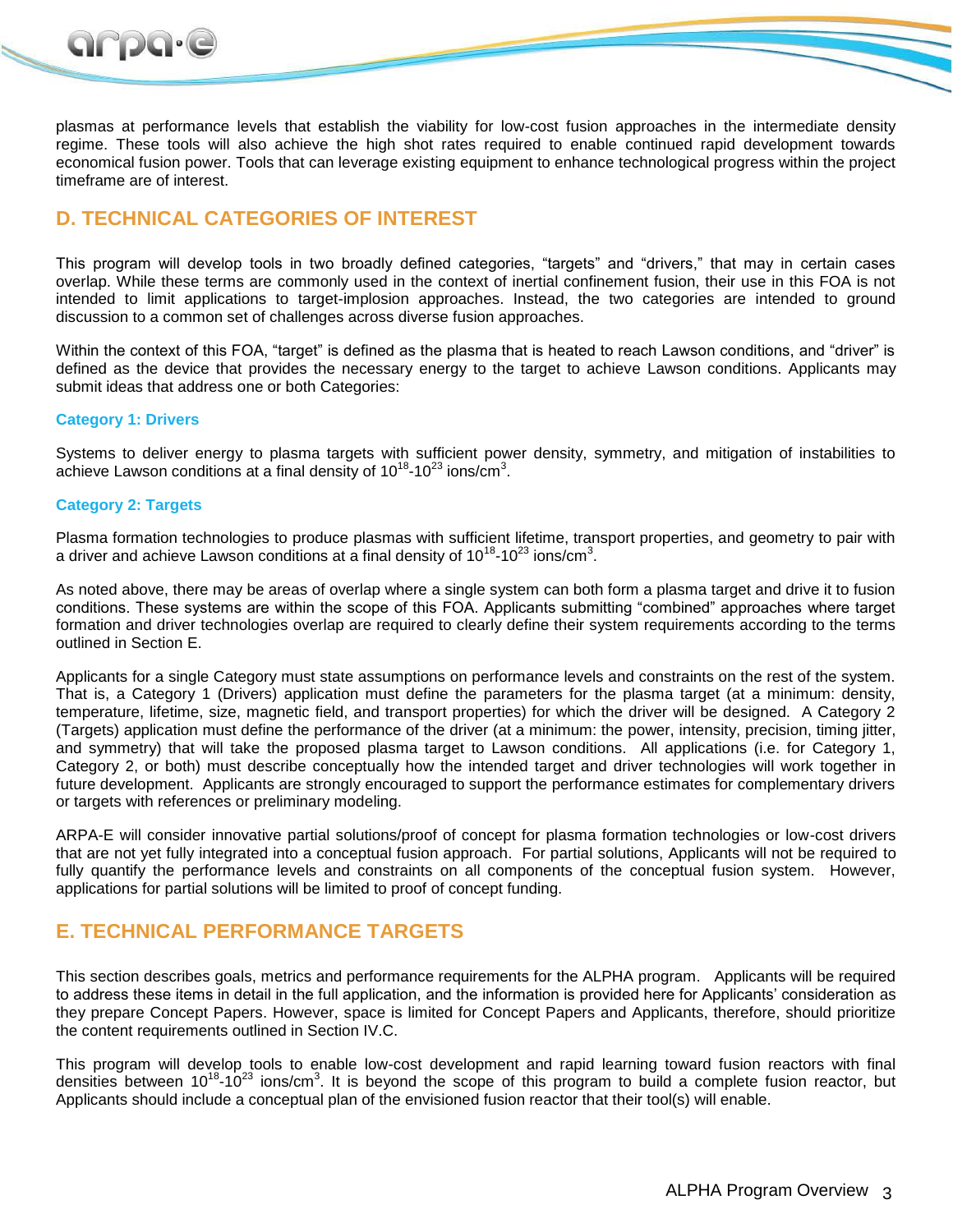Partial solution/proof-of-concept applications are required only to provide quantitative analysis on the specific Category (Targets or Drivers) for which they are applying. However, partial solution/proof-of-concept Applicants are strongly encouraged to provide complete system analysis as outlined below in order to provide a more complete accounting of the impact for their component technology.

#### **Overall Goals:**

arpa.e

Each Applicant must present a final set of metrics for drivers and/or targets that can meet the set of parameters described below for a fusion reactor. Please note that these metrics do not need to be met within the Period of Performance of the ARPA-E award, but Applicants should present an aggressive and logical development path to achieve these performance goals in a fusion reactor based on the team's technology.

Table 1 outlines the long-term objectives for the envisioned fusion reactors. Each proposal must include quantitative analysis, with supporting calculations and references, to demonstrate that the envisioned reactor with the proposed new tool(s) developed in this program will meet the metrics described below.

| <b>Parameter</b>                                                      | <b>Requirement</b>                                                                                                              | <b>Motivation</b>                                                                                                                                                                                                                                   |
|-----------------------------------------------------------------------|---------------------------------------------------------------------------------------------------------------------------------|-----------------------------------------------------------------------------------------------------------------------------------------------------------------------------------------------------------------------------------------------------|
| Ion density at<br>Lawson conditions<br>(ins/cm <sup>3</sup> )         | $10^{18} - 10^{23}$                                                                                                             | ARPA-E seeks to catalyze research in the intermediate<br>density regime to open up a new potential pathway for<br>economical fusion power.                                                                                                          |
| $\eta_d$ G <sub>d</sub><br>(product of driver<br>efficiency and gain) | > 5                                                                                                                             | Modest recirculating power is needed for a practical power<br>plant.<br>The product $\eta_d G_d$ represents the ratio of fusion energy out to<br>wall-plug electricity input to the drivers.*                                                       |
| Driver cost<br>(amortized over full<br>lifetime of driver)            | $<$ \$0.05/MJ<br>(MJ measured as delivered by<br>driver over its full life)                                                     | A low-cost driver is required for economical fusion power.<br>Cost per MJ delivered by the driver must include capital<br>expenses (amortized over full lifetime of driver) and operating<br>expenses (cost of electricity and driver maintenance). |
| Target cost                                                           | $< 0.05 \; \text{¢/MJ}$<br>(MJ measured as energy content<br>of fuel. Note that this<br>corresponds to 0.2 $\mathcal{C}/kWh$ .) | Low cost targets are required for economical fusion power.<br>Target cost must include capital expenses for hardware<br>(amortized over its full life) and operating expenses.                                                                      |
| <b>Repetition rate</b>                                                | $\geq$ 1 Hz                                                                                                                     | Moderate to high rep rate allows lower energy per pulse and<br>enables more compact power reactors                                                                                                                                                  |

\* The  $\eta$ G requirement is intended to enable a practical recirculating electrical power ratio after conversion of thermal energy to electricity. If a proposed concept can achieve higher efficiency conversion (for example, through direct conversion of charged products), or if energy recovery can reduce the required recirculating power, lower  $\eta$ G systems may still be considered provided that no more than half of the generated electricity from a reactor must be recirculated. Teams proposing a relaxed  $\eta$ G requirement must demonstrate quantitatively, with references where appropriate, that the proposed energy conversion or recovery systems are based on proven technologies.

All applications, except those for partial solution/proof of concept efforts, should present a conceptual development plan to move from the prototype tools in the ARPA-E program to demonstration of a power reactor (beyond the ARPA-E program). As outlined in Section IV.D.1 of the FOA, the information that applicants should provide in Section 4.1 (Technology to Market) of the Technical Volume of the Full Application should include a brief discussion of the costs, timeframe, and approximate number of shots required for each of the following steps: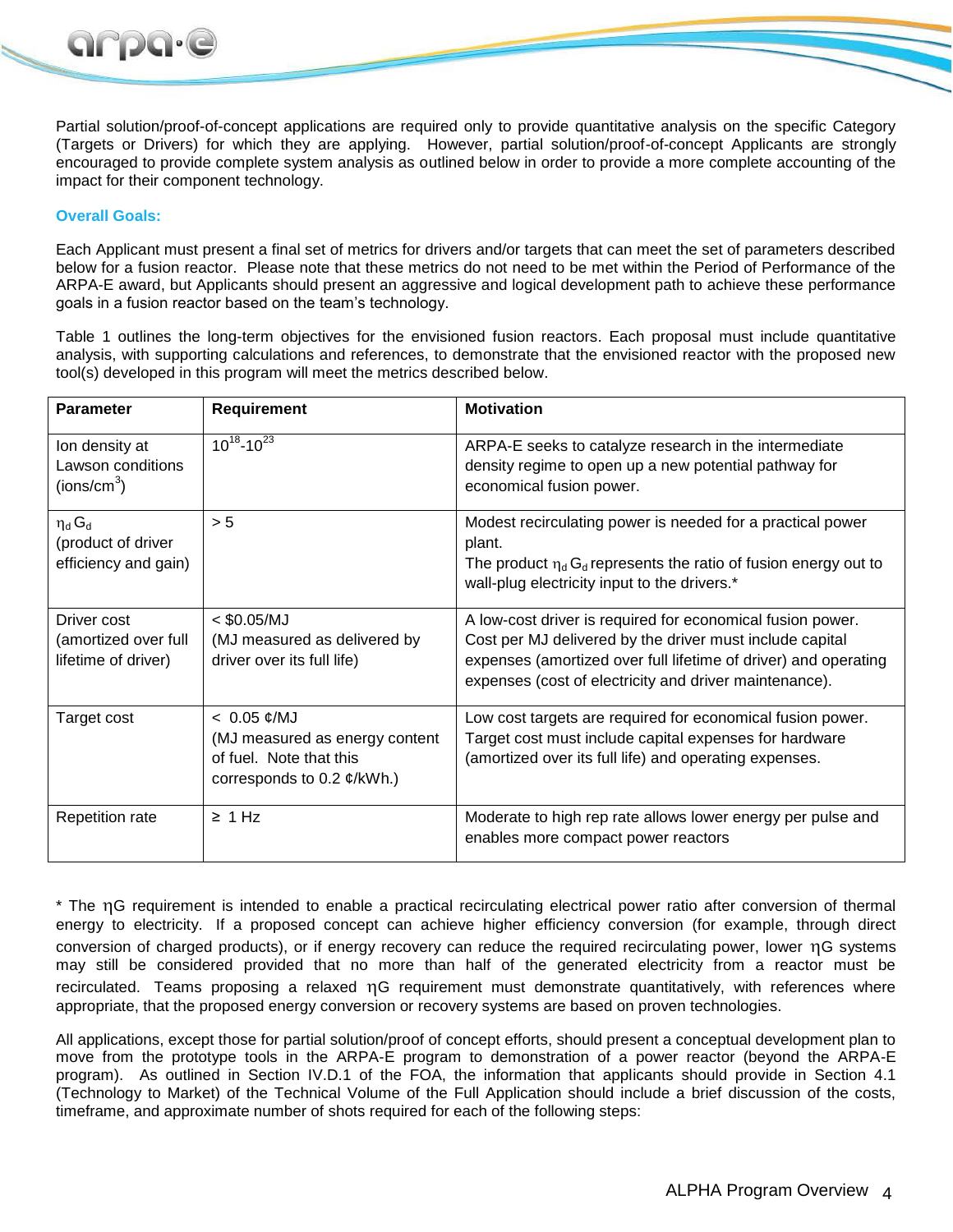- Scale-up from prototype tools developed under the ARPA-E award to reactor-scale components;
- Integrated experimental reactor with plasma formation, driver, and confinement vessel;
- Demonstration of scientific breakeven;
- Demonstration of engineering gain required for competitive power reactor; and
- Prototype power reactor.

arpa.e

Maintenance and materials compatibility issues (e.g., first wall materials, replacement schedule for other components exposed to neutron flux, etc.) should also be addressed in this discussion. All assumptions about the required components must be supported with references, including tools/components that will be developed under the ALPHA program and those that are expected to be available to integrate with the new tools. Applications should quantitatively describe low-cost, fast development pathways to breakeven and beyond. Please note that this program is not intended to fund a power reactor or to address maintenance and materials issues, but Applicants are expected to give thoughtful consideration to these issues at the time of their application.

A successful project under the ALPHA program will establish the viability of the proposed approach to meet the long-term goals in Table 1, and provide a quantitative basis for scalability for the development path towards fusion power beyond the ALPHA program, as discussed above. Applicants should include detailed justifications for how each task in the proposed ALPHA effort is critical to establishing the viability of the concept, including a breakdown of the schedule and budget on a by-task and by-institution basis. Tasks that are not central to proving the physics of the proposed concept (such as scale-up of an existing machine design beyond what is needed to validate scaling laws and benchmark simulations; design of new diagnostics not required to meet the measurement objectives in Table 3; or engineering of repratable components) should not be included in the proposed tasks.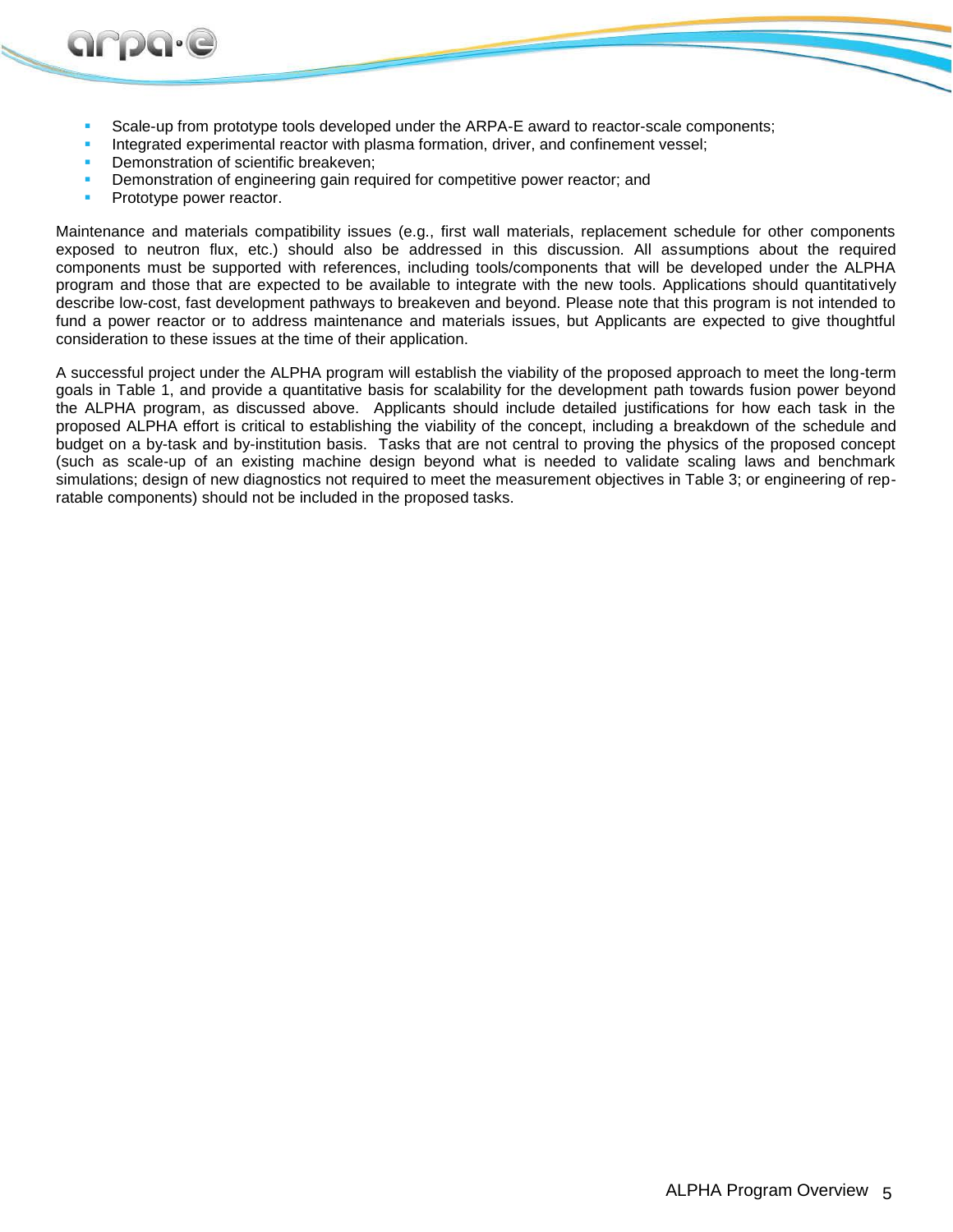#### **Category 1: Drivers**

Table 2 outlines the minimum performance requirements for driver technologies in this program:

| <b>Parameter</b>                                                                              | <b>Requirement</b>   | <b>Motivation</b>                                                                                              |
|-----------------------------------------------------------------------------------------------|----------------------|----------------------------------------------------------------------------------------------------------------|
| $\eta_d$ (efficiency from wall-<br>plug to useful energy<br>delivered)                        | $>20\%$              | High efficiency drivers allow greater flexibility in<br>fusion gain and an easier path to economical<br>power. |
| Number of successful*<br>shots in program                                                     | $>100$ shots         | Practical shot rate and low cost per shot are<br>required for rapid learning and development                   |
| Total number of shots in<br>program (including<br>development, testing, and<br>demonstration) | $>500$ shots         | Practical shot rate and low cost per shot are<br>required for rapid learning and development                   |
| Power or intensity                                                                            | Defined by Applicant | See discussion below                                                                                           |
| Precision, timing jitter, and<br>symmetry                                                     | Defined by Applicant | See discussion below                                                                                           |

\*A 'successful' shot is one that meets or exceeds the performance requirements to demonstrate and validate physics of tools for scale up and integration beyond the ARPA-E program. See Section I.G for further details on driver performance requirements.

Driver requirements in power, intensity, precision, timing jitter, symmetry, and other relevant parameters will be dictated by the conceptual design of the reactor, and Applicants must define the performance requirements of the driver to achieve fusion conditions in the envisioned reactor. Proposals must address:

- 1. State-of-the-art performance for the proposed driver technology.
- 2. Performance level required to achieve Lawson conditions.
- 3. Performance level that will be demonstrated in prototype tool (i.e. a hardware demonstration, not just a simulation) under the ARPA-E program, and a quantitative discussion of how this performance level is sufficient to establish the pathway to (2) upon scale-up.
- 4. Envisioned plasma target for proposed driver technology, including quantification of the size, density, magnetic field, temperature, and lifetime of the target plasma, and note whether the stated properties of the target are measured, modeled, or calculated (e.g., assuming Bohm transport), using references where possible.
- 5. What other components (separate from the proposed ARPA-E driver development) are required for an integrated reactor and continued development towards a power reactor. Specifically:
	- a. Identify other components that are known, demonstrated technologies.
	- b. Identify other components that are likely to require significant development.

#### **Category 2: Targets**

Table 3 outlines the minimum performance requirements for plasma target formation technologies developed in this program:

| <b>Parameter</b>                            | <b>Requirement</b> | <b>Motivation</b>                                                                                                                                                                                                                                                        |
|---------------------------------------------|--------------------|--------------------------------------------------------------------------------------------------------------------------------------------------------------------------------------------------------------------------------------------------------------------------|
| Number of successful*<br>target preparation | $>50$ shots        | Practical shot rate and low cost per shot are required<br>for rapid learning and development.                                                                                                                                                                            |
| shots in program                            |                    | Note: ARPA-E will consider lower shot numbers for<br>approaches requiring access to external or user<br>facilities, provided the proposed effort provides<br>exceptionally high impact in validating the physics and<br>defining the path forward for a low-cost pathway |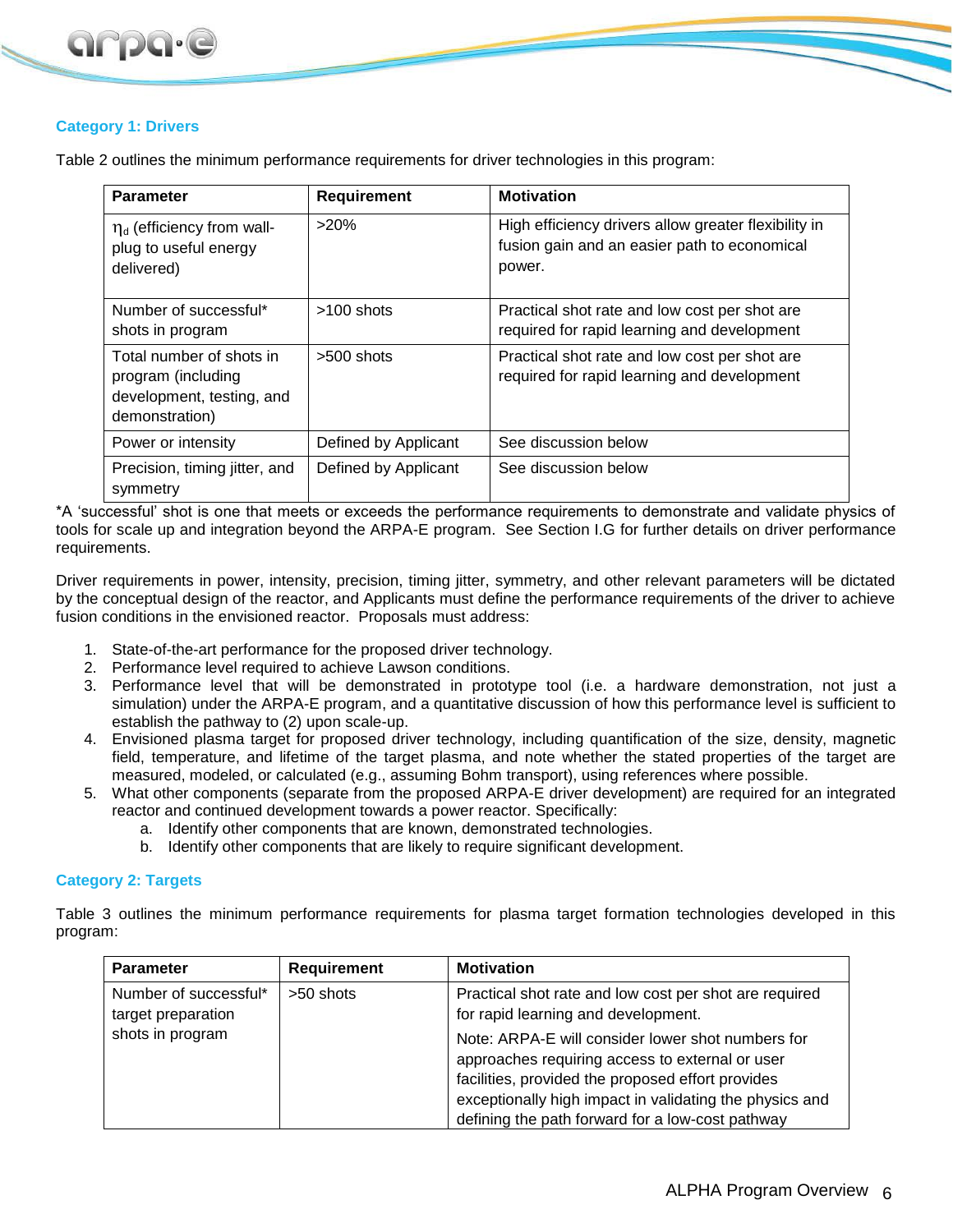|                                             |                                                                                                                        | approach.                                                                                                                                                                                                                                                                             |
|---------------------------------------------|------------------------------------------------------------------------------------------------------------------------|---------------------------------------------------------------------------------------------------------------------------------------------------------------------------------------------------------------------------------------------------------------------------------------|
| Total number of shots<br>(including         | $>500$ shots                                                                                                           | Practical shot rate and low cost per shot required for<br>rapid learning and development                                                                                                                                                                                              |
| development, testing,<br>and demonstration) |                                                                                                                        | Note: ARPA-E will consider lower shot numbers for<br>approaches requiring access to external or user<br>facilities, provided the proposed effort provides<br>exceptionally high impact in validating the physics and<br>defining the path forward for a low-cost pathway<br>approach. |
| Plasma lifetime                             | $\textsf{Max}(\tau_{\textsf{Lawson}} , \tau_{\textsf{driver}})$ <<br>$Min(\tau_{thermal losses}$ ,<br>$\tau$ lifetime) | All loss mechanisms must be considered and quantified<br>to establish a viable path to Lawson conditions within<br>the timescale of the driver action.                                                                                                                                |
| Plasma parameters                           | n, T, $\tau$ , r, B defined<br>by Applicant and<br>measured within<br>$\pm$ 20% for each shot                          | A diagnostic suite capable of greater precision is<br>preferred where existing diagnostics can provide better<br>measurements.                                                                                                                                                        |
| Modeling                                    | Plasma codes<br>defined by Applicant                                                                                   | See discussion below                                                                                                                                                                                                                                                                  |

\*A successful shot is one that meets all the required plasma parameters (within diagnostic error) to demonstrate and validate physics of tools for scale up and integration beyond the ARPA-E program.

Required plasma parameters will be dictated by the conceptual design of the reactor, and Applicants seeking funding for development of target formation technologies must define the required plasma attributes to achieve fusion conditions in the envisioned reactor. Proposals must address:

- 1. State of the art performance for the proposed target formation technology, including a discussion of the modeling approach to guide and validate experimental measurements of the target plasma.
- 2. Performance level required to achieve Lawson conditions.
- 3. Performance level that will be demonstrated in prototype tool under this program and a quantitative discussion of how this performance level is sufficient to establish the pathway to (2) upon scale-up.
- 4. Envisioned driver for proposed plasma target technology, including quantification of the power, intensity, precision, timing jitter, and symmetry of the driver (using references where possible)
- 5. What other components (separate from the proposed target formation technology development) are required for an integrated reactor and continued development towards a power reactor. Specifically:
	- a. Identify other components that are known, demonstrated technologies.
	- b. Identify other components that are likely to require significant development.

Applicants are strongly encouraged to include preliminary plasma simulations to demonstrate the viability of the proposed approach in their proposals. Consideration will be given to the impact of the proposed research to validate the theoretical and computational models to guide future development, including scaling laws for scale-up and integrated demonstration beyond the ARPA-E program. In the course of this program, teams will be required to verify their simulation results. Any limitations of code should be clearly noted in the proposal, and an experimental or modeling strategy to overcome these challenges, perhaps through collaboration, should be presented.

## **F. APPLICATIONS SPECIFICALLY NOT OF INTEREST**

The following types of applications will be deemed nonresponsive and will not be reviewed or considered (see Section III.C.2 of the FOA):

- Applications that fall outside the technical parameters specified in Section I.E of the FOA
- Applications that were already submitted to pending ARPA-E FOAs.
- Applications that are not scientifically distinct from applications submitted to pending ARPA-E FOAs.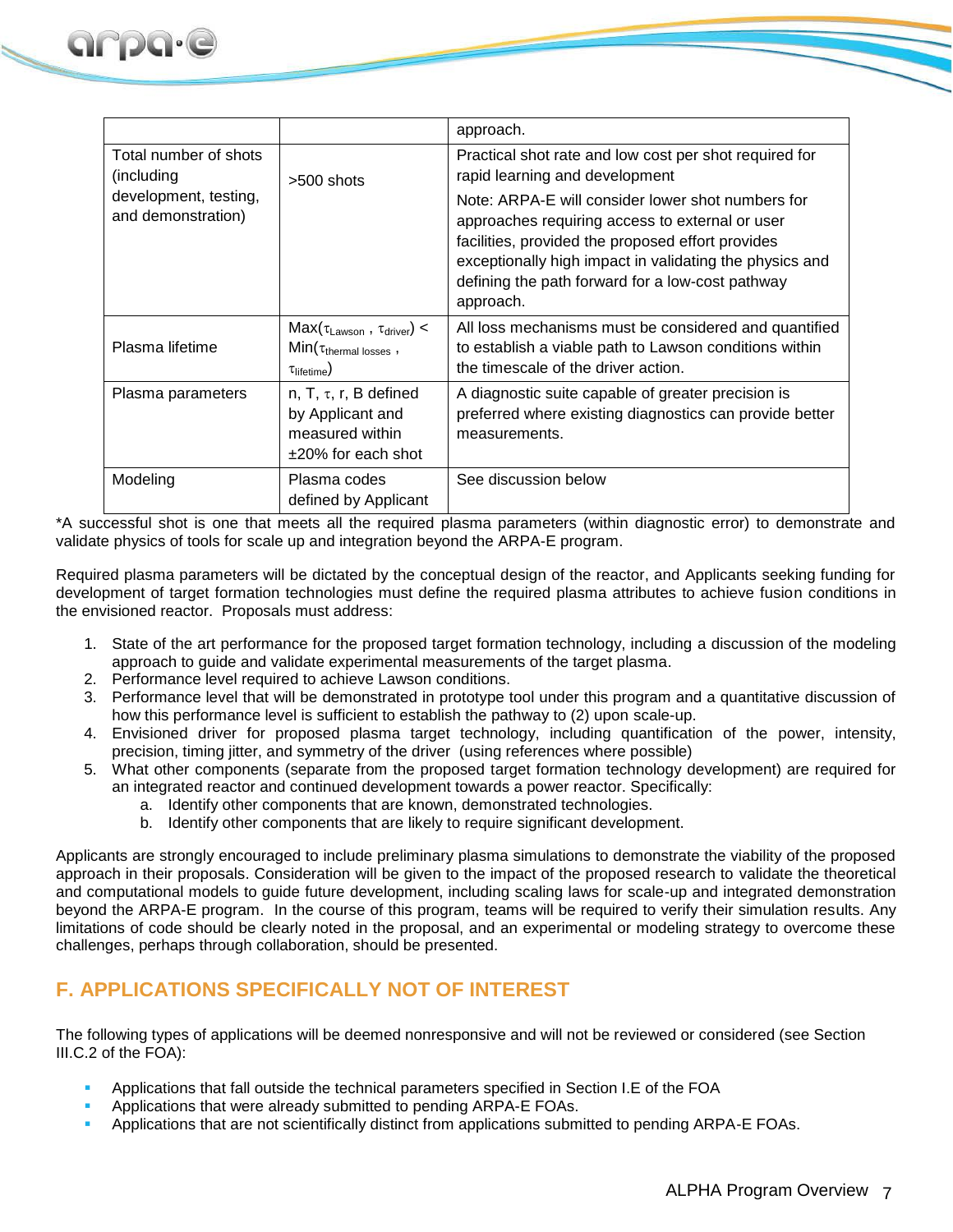- Applications for basic research aimed at discovery and fundamental knowledge generation.
- Applications for large-scale demonstration projects of existing technologies.
- Applications for proposed technologies that represent incremental improvements to existing technologies.
- Applications for proposed technologies that are not based on sound scientific principles (e.g., violates a law of thermodynamics).
- Applications that do not address at least one of ARPA-E's Mission Areas (see Section I.A of the FOA).
- Applications for proposed technologies that are not transformational, as described in Section I.A of the FOA and as illustrated in Figure 1 in Section I.A of the FOA.
- Applications for proposed technologies that do not have the potential to become disruptive in nature, as described in Section I.A of the FOA. Technologies must be scalable such that they could be disruptive with sufficient technical progress (see Figure 1 in Section I.A of the FOA).
- Applications that are not scientifically distinct from existing funded activities supported elsewhere, including within the Department of Energy.
- Applications that propose the following:

arpa·e

- o Approaches based on low-energy nuclear reactions (e.g., cold fusion)
- $\circ$  Technologies that cannot be used or scaled to access the intermediate density regime of 10<sup>18</sup>-10<sup>23</sup> ions/cm<sup>3</sup> at Lawson conditions.
- o Incremental improvements to existing fusion devices.
- o Fusion-fission hybrids.
- o Devices without a plausible pathway to electricity production.
- o Approaches requiring chemical explosives for drivers.
- $\circ$  Efforts that do not include target and/or driver development and a hardware demonstration, such as: purely conceptual power-plant designs; efforts devoted to materials solutions or balance of plant issues for an existing reactor design; or purely theoretical work.

### **G. TECHNICAL SYMBOLS AND GLOSSARY**

| n                                | Density, principally ion density $n_i$ [#/cm <sup>3</sup> ]                                           |
|----------------------------------|-------------------------------------------------------------------------------------------------------|
| Τ                                | Temperature, principally ion temperature $T_i$ [K]                                                    |
| $\tau_{\text{Lawson}}$           | Lawson time [s]                                                                                       |
| $\tau_{\text{lifetime}}$         | Lifetime of plasma target to maintain its structure [s]                                               |
| $\tau$ <sub>thermal</sub> losses | Timescale for thermal (or particle) losses in plasma [s]                                              |
| $\tau_{\text{driver}}$           | Timescale for driver to input energy into target to achieve Lawson conditions [s]                     |
| χ                                | Thermal diffusivity of plasma target $[m^2/s]$                                                        |
| r                                | Radius of plasma target [m]                                                                           |
| В                                | Magnetic field [Tesla]                                                                                |
| β                                | Ratio of plasma pressure to magnetic pressure [unitless]                                              |
| $\eta_{\mathsf{d}}$              | Driver efficiency (wall-plug to useful energy delivered by driver) [unitless]                         |
| G                                | Fusion gain, typically driver gain $G_d$ (ratio of fusion energy to energy from driver)<br>[unitless] |

**Driver:** The device that delivers energy to the target in order to achieve fusion conditions. The power and intensity provided by a driver must be sufficiently high to overcome thermal losses in the plasma target. Fig. 2.a and 2.b are derived from data presented at the ARPA-E workshop and Lindemuth and Siemon<sup>2, 10</sup> to show minimum driver intensity to reach Lawson conditions (at 10 keV) for plasma targets with 20% thermal losses.